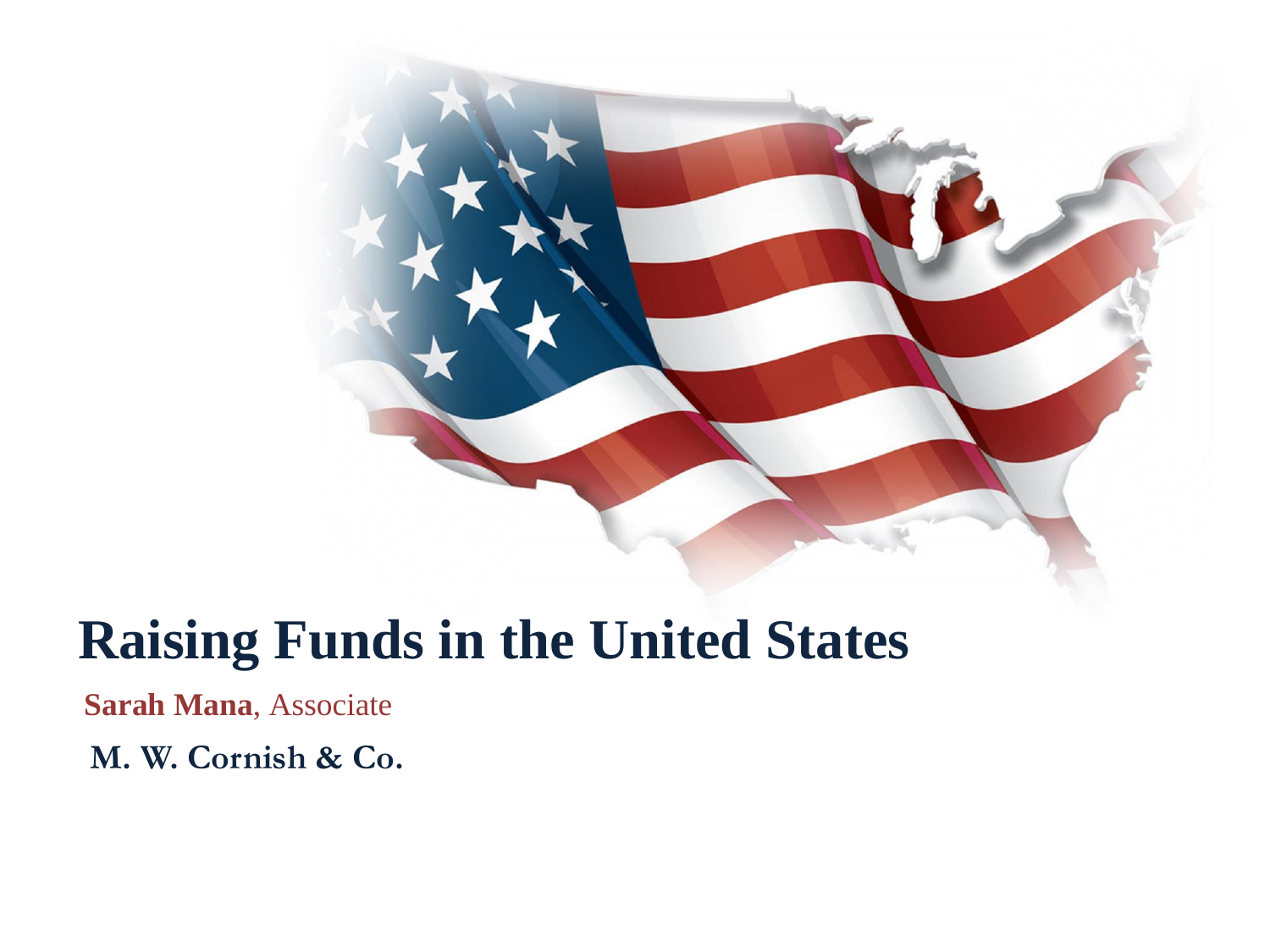# **The US regulatory regime applicable to Non-US asset managers and funds**

Non US asset managers and funds are subject to the same regulatory framework as US asset managers and funds, they therefore benefit from the same exemptions.

They also benefit from less stringent regulatory requirements, under particular conditions, due to their status as a foreign entity.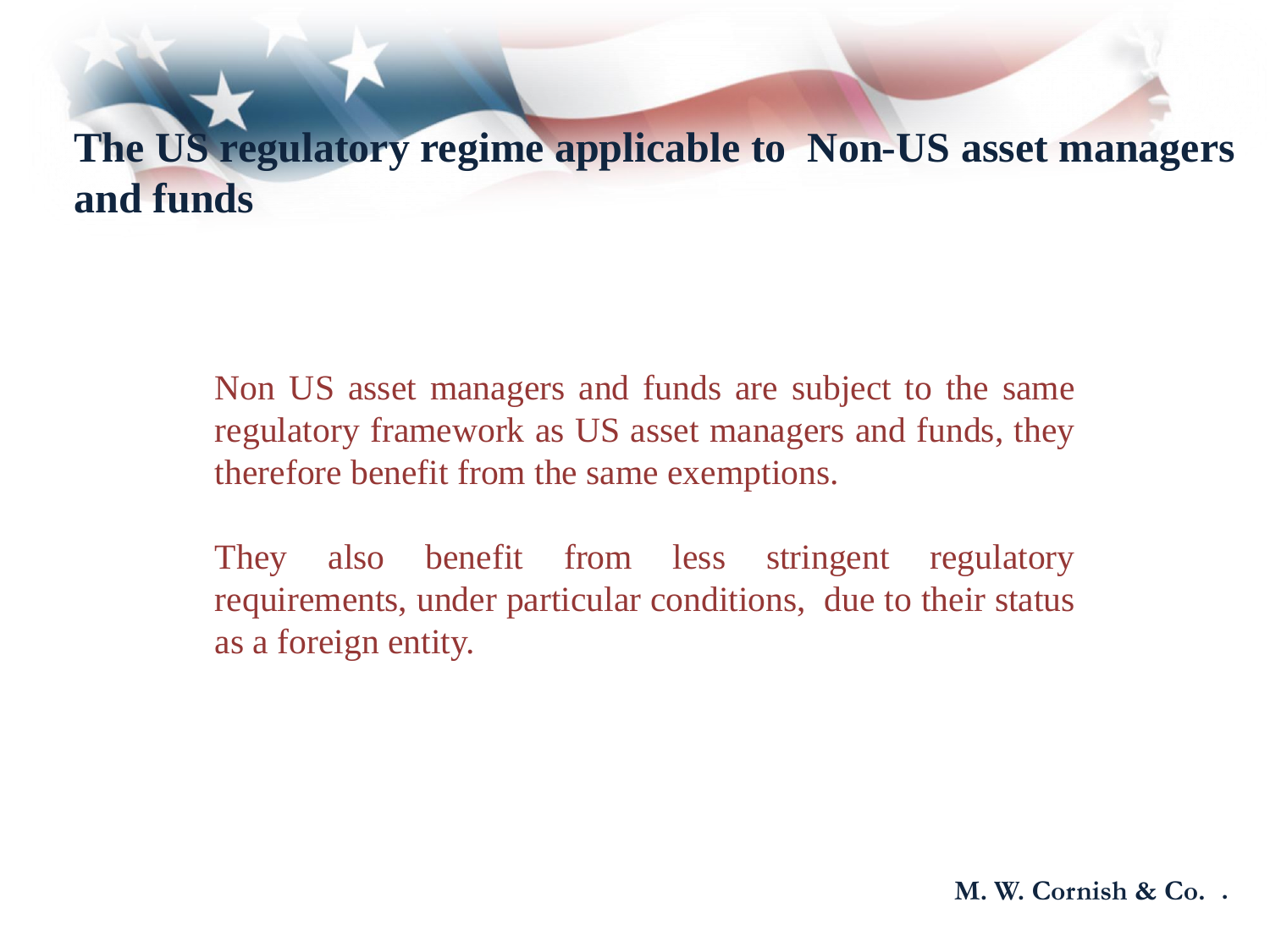

Every offer and sale of securities even if to just one person must either be registered with the SEC or conducted under an exemption from registration.

**YOU AR** 

Private placements under certain conditions can benefit from the Private Offering Exemptions of Regulation D provided by Rules 504 and 506.

The foregoing rules do not exempt issuers from complying with federal anti-fraud provisions and civil liability provisions of the Exchange Act.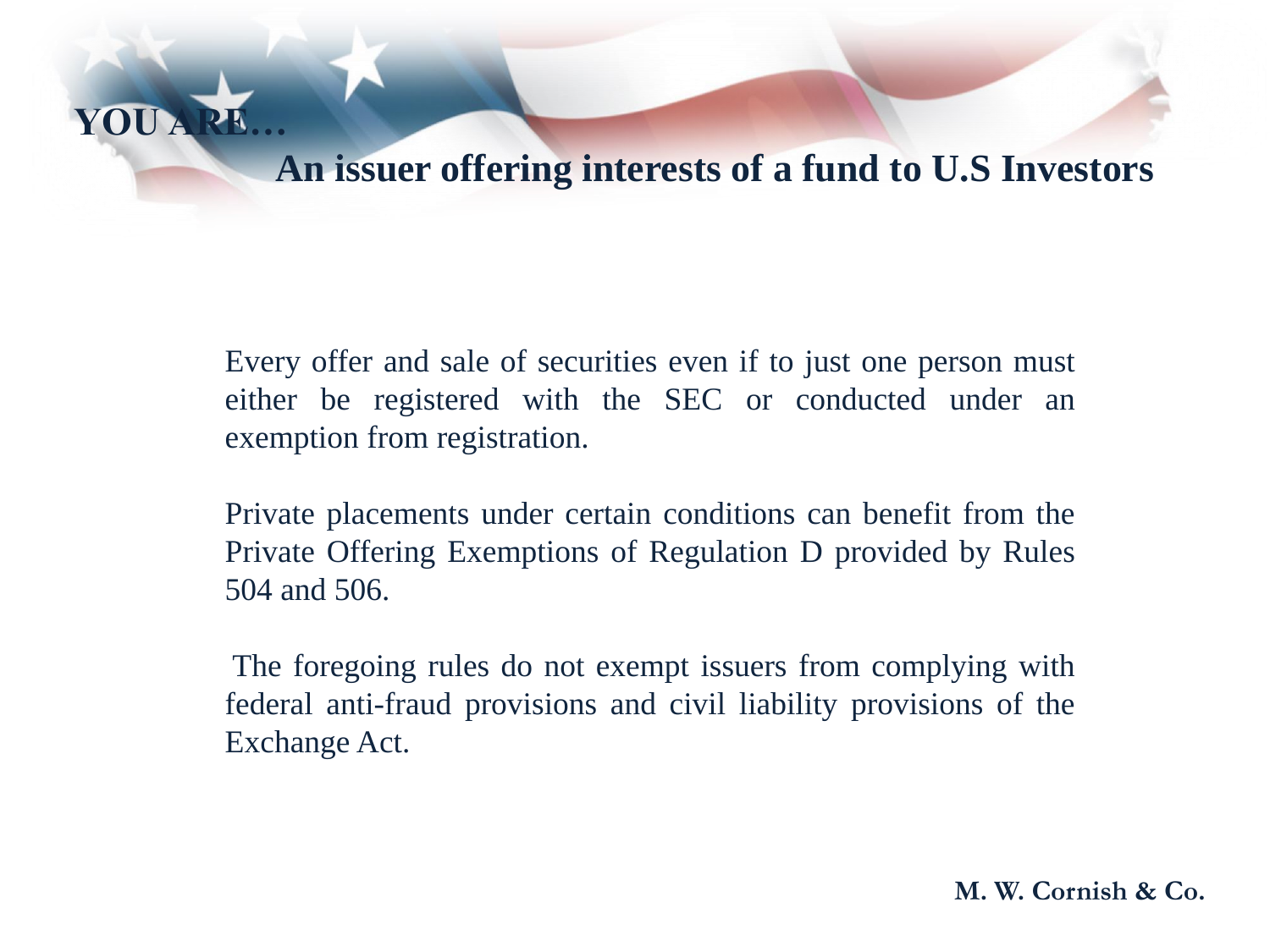## **An issuer offering interests of a fund to U.S Investors**

|                                                                         | <b>RULE 504</b>                                                                         |             | <b>RULE 506</b>                                                                                                                                                                              |
|-------------------------------------------------------------------------|-----------------------------------------------------------------------------------------|-------------|----------------------------------------------------------------------------------------------------------------------------------------------------------------------------------------------|
| <b>Transactions volume</b><br>limitation                                | No more than \$5M of securities are<br>sold in any consecutive twelve-<br>month period. |             | <b>None</b>                                                                                                                                                                                  |
| Ceiling on the number of<br>non-accredited investors                    | None                                                                                    | (i)<br>(ii) | not more than 35 non-accredited purchasers; and<br>Subjective determination that such investors meet a "Sophistication<br>standard"                                                          |
| Ceiling on the number of<br>accredited investor                         | <b>None</b>                                                                             |             | <b>None</b>                                                                                                                                                                                  |
| <b>Restrictions on manner of</b><br>offering or resale of<br>securities | None                                                                                    | (i)<br>(i)  | General solicitation is prohibited, unless:<br>All purchasers of securities are accredited investors; and<br>the issuer takes reasonable steps to verify their accredited investor<br>status |
| <b>Disclosure requirements</b>                                          | <b>None</b>                                                                             |             | IF purchasers are non-accredited: disclosure documents that are<br>generally the same as those used in registered offerings are<br>required.                                                 |
| <b>Compliance with blue sky</b><br>laws                                 | Required                                                                                |             | Exempted                                                                                                                                                                                     |

**YOU ARE…**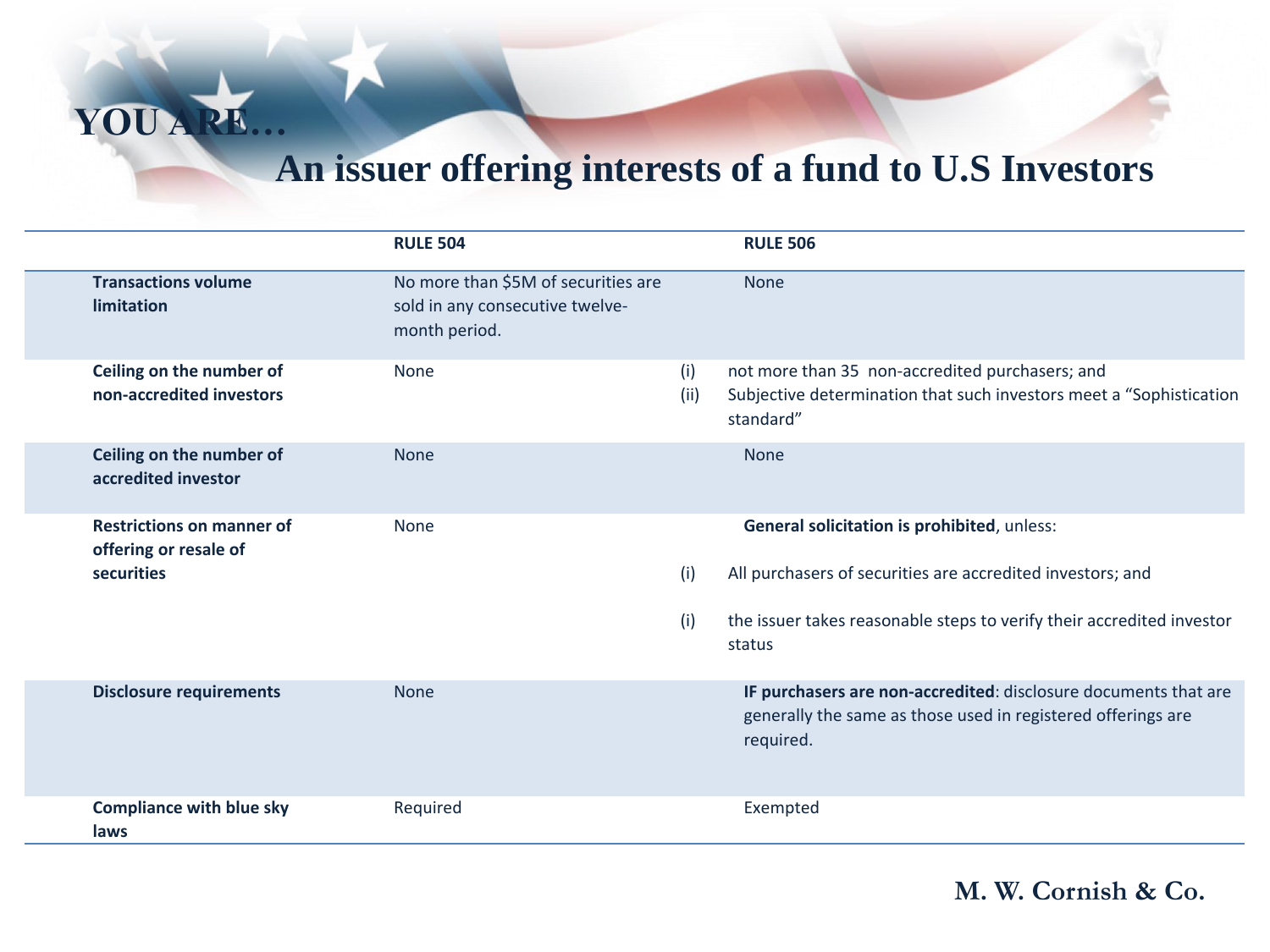

## **A non-US asset manager of a fund seeking US Investors**

## **I. SEC Registration requirement**

You are required to register as an Investment Adviser with the SEC, UNLESS you within the scope of one of the following exemptions :

|                                                                 |             | <b>The Private Fund</b><br><b>Exemption</b>                                                                                                          | <b>The Venture Capital Fund</b><br><b>Adviser Exemption</b>         |             | <b>Foreign Private Adviser</b><br><b>Exemption</b>                                                                 |
|-----------------------------------------------------------------|-------------|------------------------------------------------------------------------------------------------------------------------------------------------------|---------------------------------------------------------------------|-------------|--------------------------------------------------------------------------------------------------------------------|
| <b>Place of business</b>                                        |             | Anywhere                                                                                                                                             | Anywhere                                                            |             | <b>Outside the United States</b>                                                                                   |
| <b>Advisees in the US</b>                                       |             | Private Funds, solely                                                                                                                                | Venture Capital funds.<br>Must pursue a venture<br>capital strategy | (i)<br>(ii) | <b>Private Funds</b><br>Does not hold itself out to the<br>public generally in the US as an<br>Investment Adviser. |
| <b>Regulatory AUM</b><br><b>Ceiling</b>                         |             | \$150 million in the US                                                                                                                              | <b>None</b>                                                         |             | \$25 Million in the US                                                                                             |
| <b>Beneficial ownership</b><br>of funds advised<br>requirements | (i)<br>(ii) | Fewer than 100 beneficial<br>owners; or<br><b>Qualified Purchasers</b><br>(sophisticated investors<br>with a minimum amount<br>of investable assets) | None                                                                | (i)         | Fewer than 15 clients and investors<br>in funds advised (both holders of<br>debt and equity count)                 |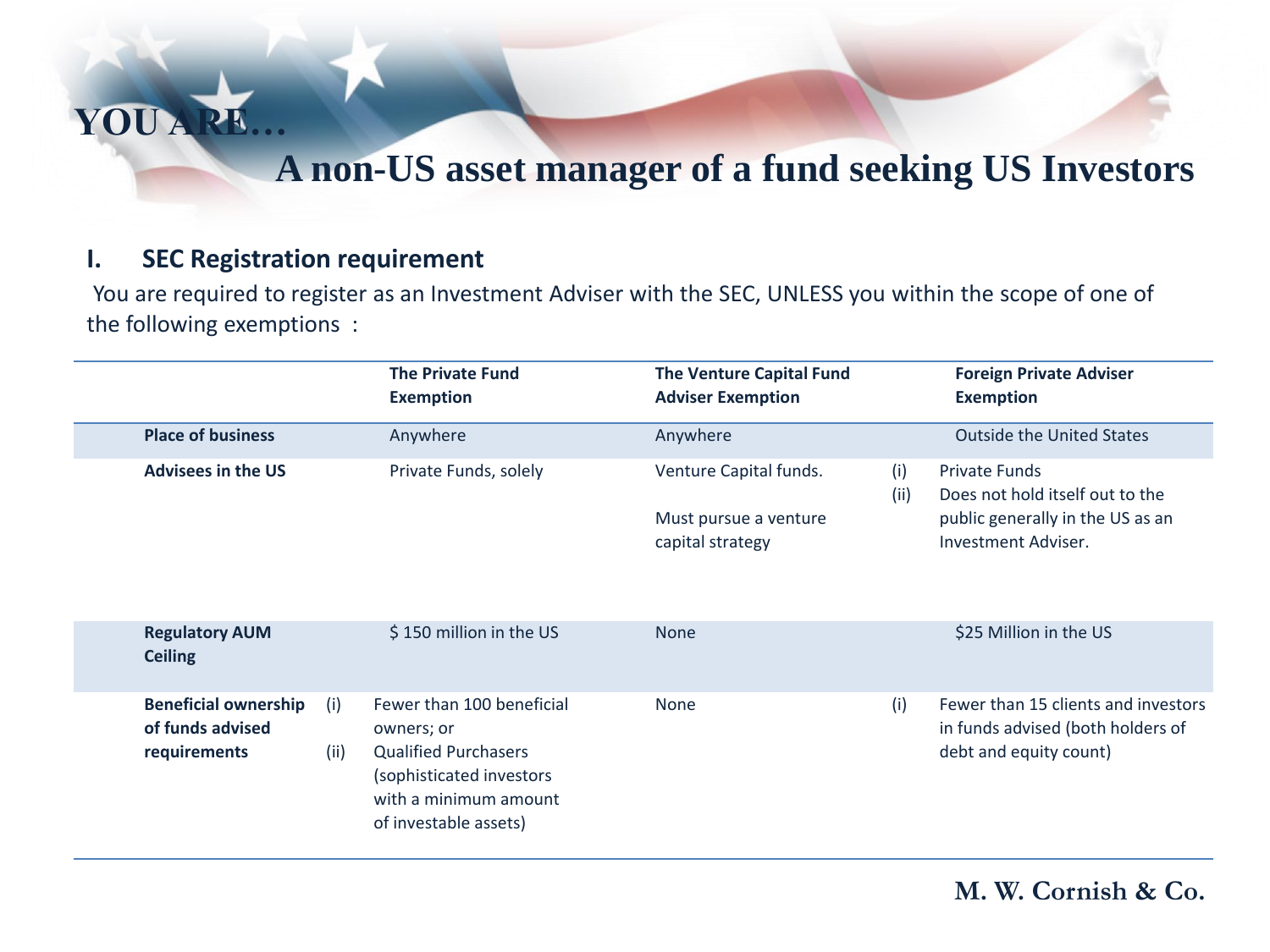

## **A non-US asset manager of a fund seeking US Investors**

### **I. CFTC Registration Requirement**

You are required to register as a Commodities Trading Adviser (CTA) and/or Commodities Pool Operator (CPO) with the Commodities Futures Trading Commission (CFTC) **, if you engage in any transaction in a commodity interest** (incl. futures derivatives and swaps) with respect to each fund with US investors, UNLESS you are within the scope of one of the following exemptions :

| You are exempted from CTA registration if                                               | You are exempted from CPO registration if                  |  |  |  |
|-----------------------------------------------------------------------------------------|------------------------------------------------------------|--|--|--|
|                                                                                         |                                                            |  |  |  |
|                                                                                         | I. With respect to the relevant commodity pool, you ensure |  |  |  |
| in the preceding twelve months, you have not furnished commodity trading advice to more | that swaps/derivatives use is de minimis:                  |  |  |  |
| than 15 US persons and do not hold yourself out generally to the public as a CTA.       | (i) The aggregate initial margin and premiums do not       |  |  |  |
|                                                                                         | exceed 5% of                                               |  |  |  |
|                                                                                         | the fund's asset liquidation value, or                     |  |  |  |
|                                                                                         | (ii) The aggregate net notional value of swaps/derivatives |  |  |  |
|                                                                                         | do not exceed 100% of the fund's asset liquidation value.  |  |  |  |
|                                                                                         |                                                            |  |  |  |

#### II.

A. you are an SEC registered investment adviser;

B. your business does not consist primarily of acting as a commodity trading advisor; and C. you do not act as a commodity trading advisor to any investment trust, syndicate, or similar form of enterprise that is engaged primarily in trading in any commodity for future delivery on or subject to the rules of any contract market or registered derivatives transaction execution facility.

III. You are already registered as a CPO or exempted from registration as a CPO

#### **If none of the foregoing exemptions are available :**

"registration light" scheme with fewer disclosure and reporting obligations is also available to registered CPOs and CTAs managing commodity pools whereby all investors are non-U.S. persons or U.S. persons that are "qualified eligible persons"